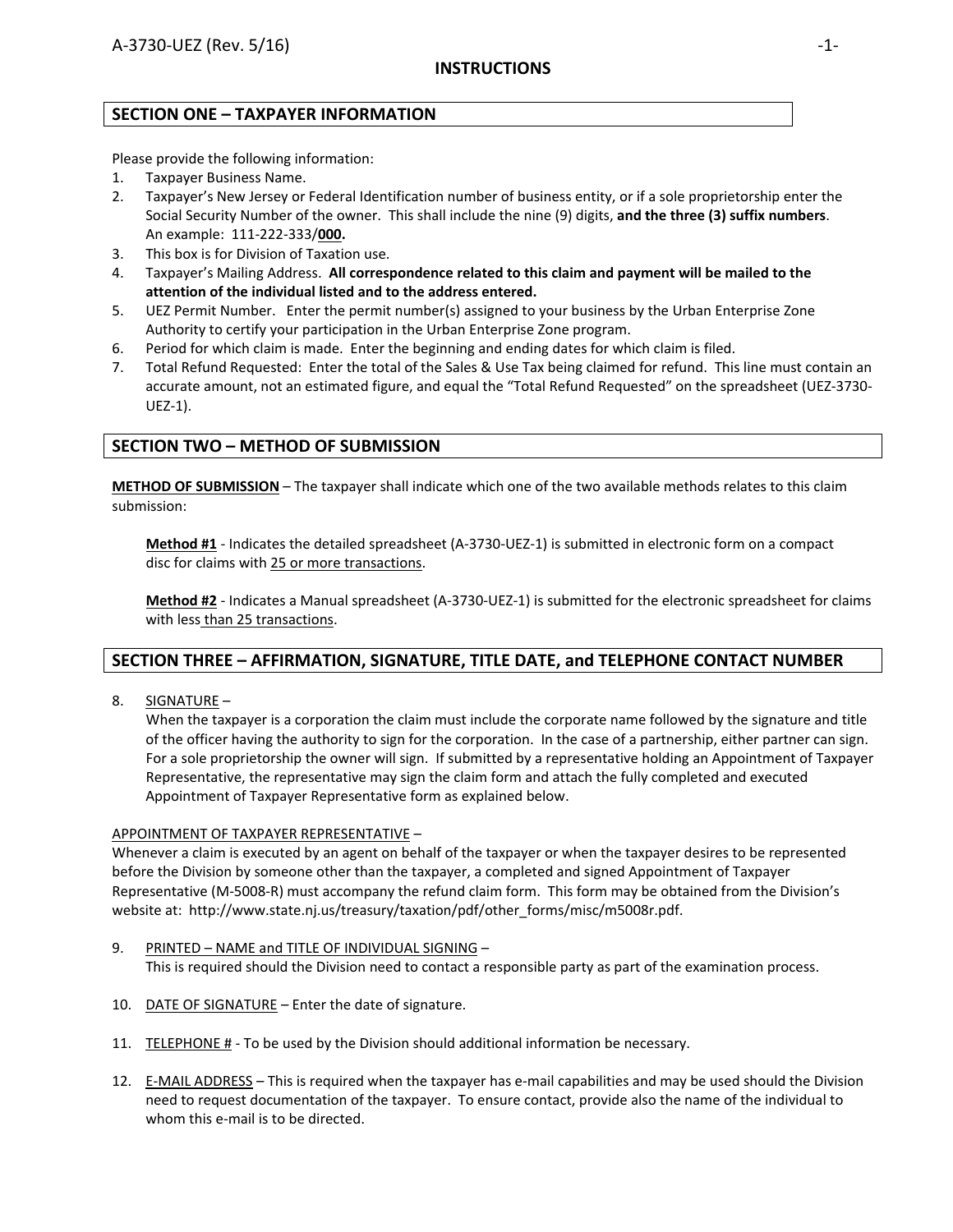# **MAILING ADDRESS – FOR FILING OF CLAIM FORM**

| (by US Postal Service) -        | NJ Division of Taxation, Sales Tax Refund Section<br>P.O. BOX 289, Trenton, NJ 08695-0289.                       |  |
|---------------------------------|------------------------------------------------------------------------------------------------------------------|--|
| (by Package Delivery Service) - | NJ Division of Taxation, Sales Tax Refund Section<br>50 Barrack St., 5 <sup>th</sup> Floor<br>Trenton, NJ 08695. |  |

# **DOCUMENTATION OF REFUND CLAIM**

**Documentation** to be remitted with this claim consists of, but is not limited to:

- **Spreadsheet** with detail of claimed purchases (see details below):
	- o Spreadsheet A‐3730‐UEZ‐1 prepared and submitted:
		- On CD (compact disc) using an electronic spreadsheet which is compatible with Excel (.xls) or
		- **Manually prepared (for those claims with 25 or less transactions).**
	- o Provide the required information for each transaction in the format shown.
	- o List each transaction included in determining the amount of tax requested for refund.
	- o Be prepared and presented in the specified column arrangement (see spreadsheet layout for arrangement to be used). The refund claim spreadsheet (A‐3730‐UEZ‐1) is available on the Division's website.

**Documentation** to be submitted with claims requesting a refund of Use Tax paid on or after April 1, 2011:

- **Use Tax Accrual Schedule** detailed and sorted by date of Use Tax remitted to the Division with the following:
	- o Indication of each invoice included in determining the Use Tax remitted for each filing (UZ‐50, UZ‐50X, ST‐50, ST‐51, ST‐18, ST‐18B) providing at a minimum:
		- **Name of the seller.**
		- $\blacksquare$  Invoice number.
		- **Invoice date.**
		- **Amount subject to Use Tax.**
		- Amount of Use Tax determined due for the invoice.
		- Payment date of Use Tax.

**NOTE:** As of April 1, 2011, UEZ businesses that did not qualify for the point‐of‐purchase exemption no longer have to self-assess Use Tax for UEZ eligible exempt purchases from out-of-State sellers where tax was not collected or where tax was collected at a lesser rate than New Jersey. *See* Notice – Urban Enterprise Zones Refund Procedures (Revised), 2/10/12.

### **RETENTION OF RECORDS & DOCUMENTATION**

**Documentation of transactions claimed for refund** – Pursuant to Section Three (Affirmation) the taxpayer has agreed to retain for a period of no less than 4 years and to make available upon request to the Division of Taxation the documentation to support all transactions claimed for refund.

**Documentation** to be **Retained** and provided when requested by the Division of Taxation consists of but is not limited to:

**Sales Invoices:**

- o A sales invoice must be:
	- A readable copy of each invoice included or requested.
	- Invoice must indicate:
		- Name of UEZ business making the purchase.
		- Name of seller.
		- Invoice number.
		- Date of Sale.
		- Description of the transaction as to property, number of units, or service performed.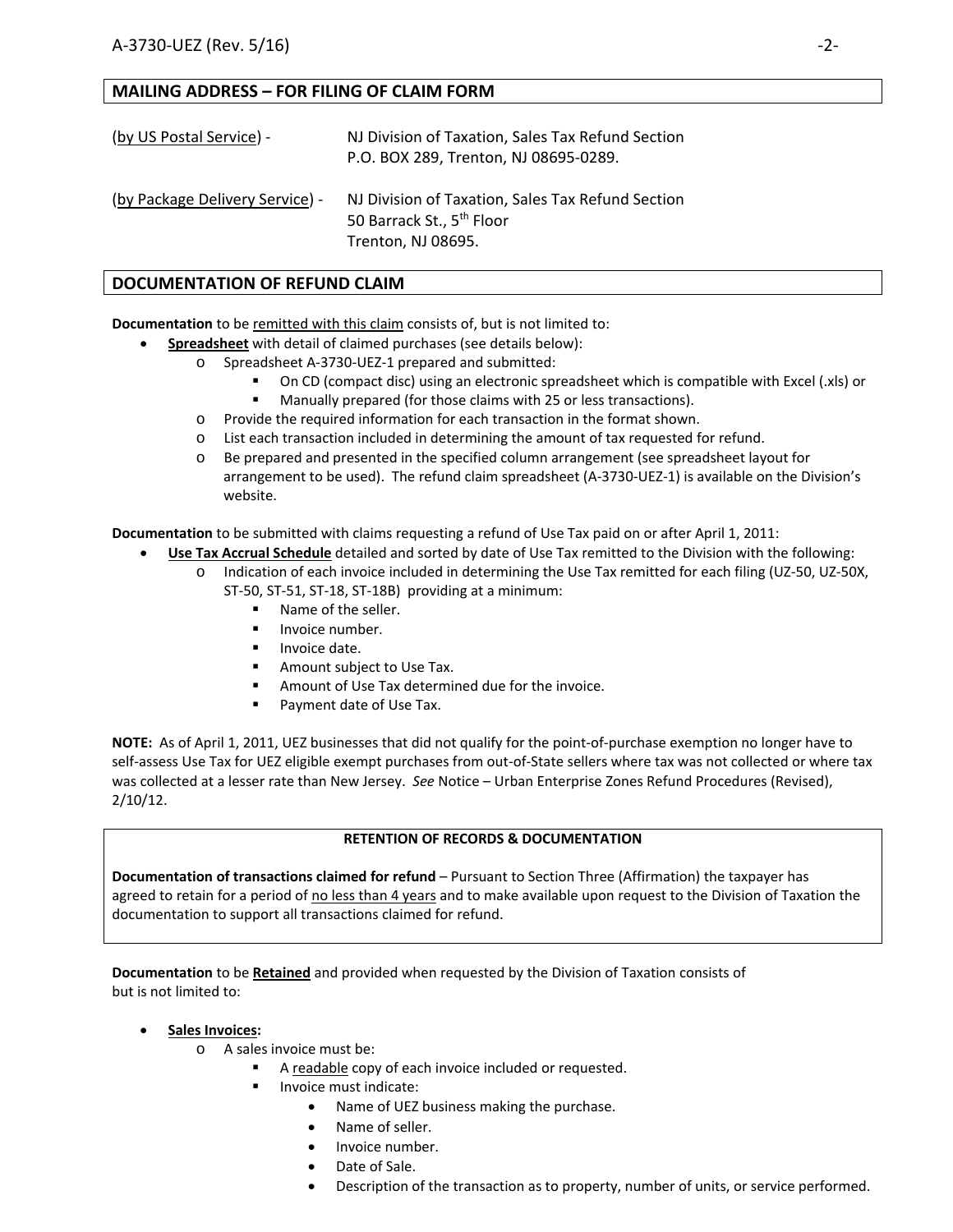- Separately stated New Jersey sales tax.
- Amount of the invoice excluding the Sales Tax.
- Shipped to address or location when service was performed.
- For **cash transactions** the register tape should identify the property and/or service being purchased, location of the seller, transaction date and separately state the Sales Tax.

# **Proof of Payment:**

 **Pro**of of payment of Sales Tax or Use Tax must be furnished for each invoice submitted.

# **Sales Tax** ‐ Proof of Payment

- o Cancelled checks (copy)
- o Imaged checks (copy)
- o When cancelled checks are not returned by your financial institution ‐ ‐ provide a copy of your disbursement for this invoice and a copy of the monthly account statement from the financial institution where this payment was made.
- o Electronic Funds Transfer is verifiable with a copy of your monthly financial institution statement.

When payment to a seller is for several invoices there must be documentation furnished which clearly indicates the invoices included with the particular payment to enable verification that the invoice claimed for refund has been paid in full including the Sales Tax.

When proof of payment is documented by a means other than a copy of the cancelled check, an audit trail from the purchase invoice, to the payment transaction, and to the payment on the financial institution statement must be provided. The method of cross referencing between the purchase invoice and payment by your financial institution must be explained.

# **Use Tax** – Proof of Payment

 A refund claim submitted with Use Tax assessed and remitted must be accompanied by a Use Tax Accrual Schedule indicating each invoice included in determining the Use Tax remitted for each filing (UZ‐50, UZ‐50X, ST-50, ST-51, ST-18, and ST-18B). This should include at a minimum the name of the seller, invoice number, invoice date, and amount subject to Use Tax, the amount of Use Tax determined due for the invoice, and the date that Use Tax was paid.

When requested to submit Proof of Payment, should the taxpayer have questions concerning the cross referencing, please contact the Sales Tax Refunds‐UEZ Unit, using one of the methods listed in the publication booklet.

**NOTE:** As of April 1, 2011, UEZ businesses that did not qualify for the point‐of‐purchase exemption no longer have to self-assess Use Tax for UEZ eligible exempt purchases from out-of-State sellers where tax was not collected or where tax was collected at a lesser rate than New Jersey. *See* Notice – Urban Enterprise Zones Refund Procedures (Revised), 2/10/12.

### **STATUTE OF LIMITATIONS**

### Transactions prior to April 1, 2011

The statute of limitations for filing a claim for refund is one (1) year from the:

- For purchases, the date of the invoice or invoice payment date, whichever is later.
- Date withdrawn from manufactured inventory for use.

### Transactions on or after April 1, 2011

The statute of limitations for filing a claim for refund is one (1) year from the date the tax is paid.

- Applies to *any* sales or use tax paid in connection with the UEZ purchase exemption.
- Includes payments made to satisfy audit assessments.

Example: A UEZ taxpayer that pays an audit assessment on or after April 1, 2011 for taxes that should have been paid between 7/15/06 and 3/31/11 has one (1) year from the date of the payment of the tax assessed to file for a refund.

The postmark date will determine if the A‐3730‐UEZ refund claim was submitted within the statue of limitations.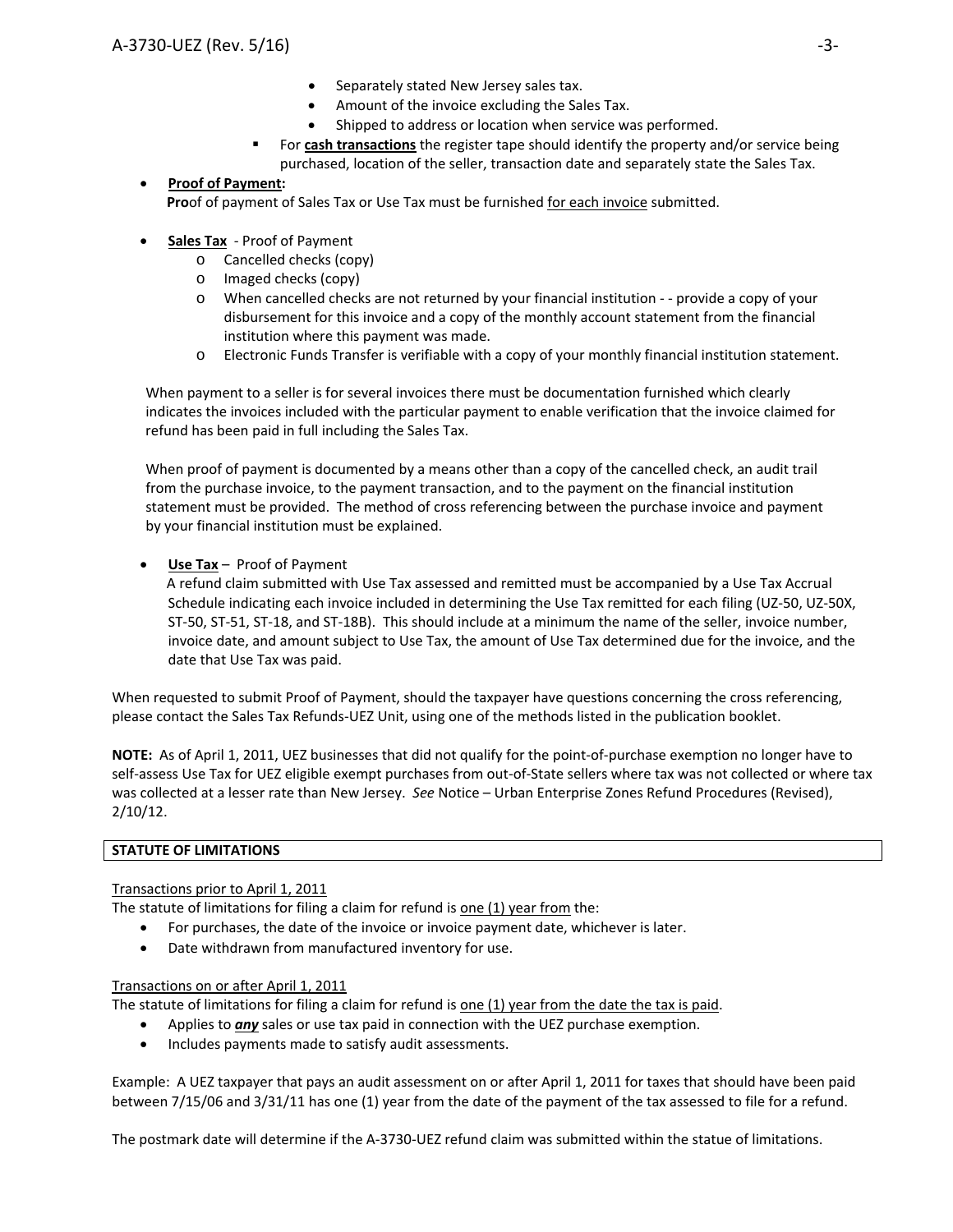# Receipt of a spreadsheet, without simultaneous or prior filing of the A-3730-UEZ Refund claim does not constitute the filing of a **refund claim for statute of limitations purposes.**

# **SPREADSHEET OF TRANSACTION SUBJECT TO REFUND**

Below is an example of the required spreadsheet. A BLANK version of this spreadsheet (A-3730-UEZ) is available on the Division's website.

| Taxpayer:<br>Period: 02/1/11 to 7/31/11<br>Eric's Machine Shop<br>111-222-333/000<br>ID# |           |                           |                |                             |                           |                             |             |                              |                                                       |
|------------------------------------------------------------------------------------------|-----------|---------------------------|----------------|-----------------------------|---------------------------|-----------------------------|-------------|------------------------------|-------------------------------------------------------|
| Date                                                                                     | IP<br>or  |                           | <b>Invoice</b> | <b>Taxable</b><br>Amount of | <b>Amount</b><br>of Sales | <b>Amount</b><br>of Use Tax | Tax<br>Rate | Location of<br>Vendor/Seller | Description of Property/<br><b>Services Purchased</b> |
|                                                                                          | <b>TP</b> | Name of                   | <b>Number</b>  | <b>Invoice</b>              | Tax                       | <b>Claimed</b>              | Paid        |                              |                                                       |
|                                                                                          |           | Vendor/Seller             |                |                             | <b>Claimed</b>            |                             |             |                              |                                                       |
| 2/20/11                                                                                  | IP        | <b>SEJ Resources</b>      | 2006-1458      | 1,218.14                    |                           | 85.27                       | 7%          | N                            | <b>Hand Tools</b>                                     |
| 3/20/11                                                                                  | IP        | ABC, Inc.                 | AW-25893       | 105.00                      | 7.35                      |                             | 7%          | N                            | Drill bits                                            |
| 3/21/11                                                                                  | IP        | <b>BQ Repair</b>          | 658-25         | 1,528.32                    | 106.98                    |                             | 7%          | N                            | Labor to repair                                       |
| 4/21/11                                                                                  | IP        | <b>XYZ General Supply</b> | B889645002     | 12,874.36                   | 450.60                    |                             | 3.5%        | 02                           | Light Fixtures                                        |
| 4/24/11                                                                                  | <b>TP</b> | L & M Partners            | LM-58794-2     | 4,265.64                    | 149.30                    |                             | 3.5%        | 12                           | Office copy machine                                   |
| 5/24/11                                                                                  | <b>TP</b> | BW Paper Co.              | 12897          | 1,022.00                    | 35.77                     |                             | 3.5%        | 18                           | Paper-Invoices/work                                   |
|                                                                                          |           |                           |                |                             |                           |                             |             |                              | Orders/photocopies                                    |
| 5/25/11                                                                                  | <b>TP</b> | Rip n Tare                | July 99-872    | 268.95                      | 9.41                      |                             | 3.5%        | 13                           | Rags - Mech. Shop                                     |
| 7/26/11                                                                                  | <b>TP</b> | <b>XYZ General Supply</b> | CM-2569        | (58.95)                     | (2.06)                    |                             | 3.5%        | 02                           | Returned light fixture                                |
| 7/26/11                                                                                  | <b>TP</b> | <b>BP Best</b>            | J546           | 256.25                      |                           | 17.93                       | 7%          | O                            | Saw blades                                            |
|                                                                                          |           |                           |                |                             |                           |                             |             |                              |                                                       |
|                                                                                          |           | Total Sales Tax/Use Tax   |                |                             | 757.35                    | 103.20                      |             |                              |                                                       |
|                                                                                          |           |                           |                |                             |                           | 860.55                      |             |                              |                                                       |

#### **Total Refund Requested**

**Each claim shall be accompanied by an electronic (computer)/manual spreadsheet.** A computer spreadsheet is <sup>a</sup> computer program that arranges numerical and textual data into <sup>a</sup> table of rows and columns. The computer spreadsheet shall display information for each transaction included as the subject of the refund claim.

The <u>computer spreadsheet</u> shall:

- Be prepared and provided on a CD (compact disc) using a computer spreadsheet which is compatible with Excel (.xls). The computer or manual spreadsheet shall:
- List each transaction included in determining the amount of tax requested for refund.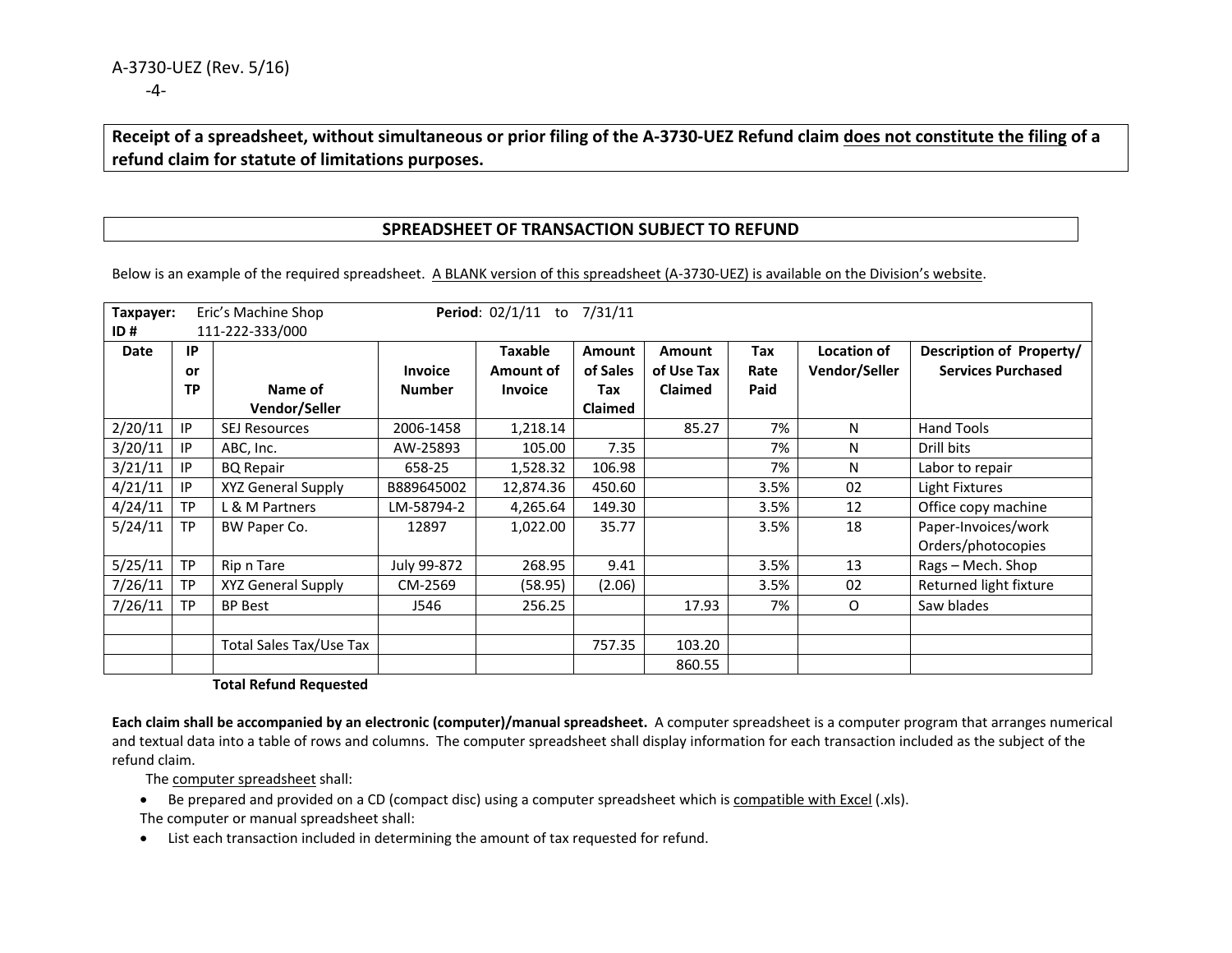#### A-3730-UEZ (Rev. 5/16) (Rev. 5/16) ‐5‐

- $\bullet$ • Be prepared with the information and arrangement of columns as shown above (column width should be sufficient to contain information):
	- o Date ‐ Indicate whether date represents date invoice was paid (IP) or date tax was paid (TP) in column next to date.
		- For transactions prior to April 1, 2011, claims must be filed within 1 year of invoice date or invoice paid date, whichever is later.
		- For transaction on or after April 1, 2011, claim must be filed within 1 year of date that the tax is paid.
	- oName of Vendor/Seller – The name of the business from which the purchase was made.
	- oInvoice Number – The identifying number placed on the invoice by the vendor/seller to identify the transaction.
	- o Amount Subject to Refund – This shall be the taxable amount upon which Sales Tax was originally paid or Use Tax remitted and is the basis of the refund request.
	- o Amount of Sales Tax Claimed This shall be the Sales Tax, as indicated on the purchase invoice, which is claimed for refund.
	- o Amount of Use Tax Claimed – This shall be the Use Tax, as indicated on your Use Tax Accrual Schedule prepared at the time of remittance to the Division of Taxation.
	- o Tax Rate Indicate if the tax was originally paid at <sup>a</sup> rate of 7% or 3.5%.
	- o Location of Vendor/Seller – The appropriate identifying number shall be entered to identify the location of the vendor/seller.
		- N = Tax paid to a New Jersey vendor/seller.
		- O = Tax paid to an Out-of-State vendor/seller.
		- When the vendor/seller is located within one of the following New Jersey Urban Enterprise zones, the appropriate code shall be shown to permit proper allocation of funds:

| 01 = Asbury Park       | $13 =$ Kearny        | $26$ = Passaic                |
|------------------------|----------------------|-------------------------------|
| $02 =$ Bayonne         | $14 =$ Lakewood      | $27$ = Paterson               |
| $03$ = Bridgeton       | $15 = Long Branch$   | $28$ = Pleasantville          |
| $04 =$ Camden          | $16$ = Mount Holly   | 29 = Roselle Boro             |
| $05$ = Carteret        | $17 =$ Millville     | $30 =$ Trenton                |
| $06$ = East Orange     | $18 =$ New Brunswick | $31$ = Union City             |
| $07$ = Elizabeth       | $19 =$ Newark        | $32 =$ Vineland               |
| $08$ = Gloucester City | 20 = North Bergen    | 33 = West New York            |
| $09$ = Guttenberg      | $21 =$ Orange        | 34 = Wildwood Crest (Borough) |
| $10 =$ Hillside        | $22 =$ Perth Amboy   | 35 = Wildwood (City)          |
| $11 =$ Irvington       | $23$ = Phillipsburg  | 36 = North Wildwood (City)    |
| $12$ = Jersey City     | $24$ = Plainfield    | 37 = West Wildwood (Borough)  |
|                        | $25 =$ Pemberton     |                               |

oDescription of property/service purchased – A brief description of purchase.

# **CREDITS – For Returned Items or Other Miscellaneous Adjustments**

A credit memo is entered and noted as <sup>a</sup> negative amount by placing brackets [ ] around both the amount entered in the "Amount Subject to Refund" column and the amount entered in the "Amount of Sales Tax Claimed" or "Amount of Use Tax Claimed" column.

Credit amounts should be subtracted when computing the totals on the Spreadsheet and when determining the amount requested for refund.